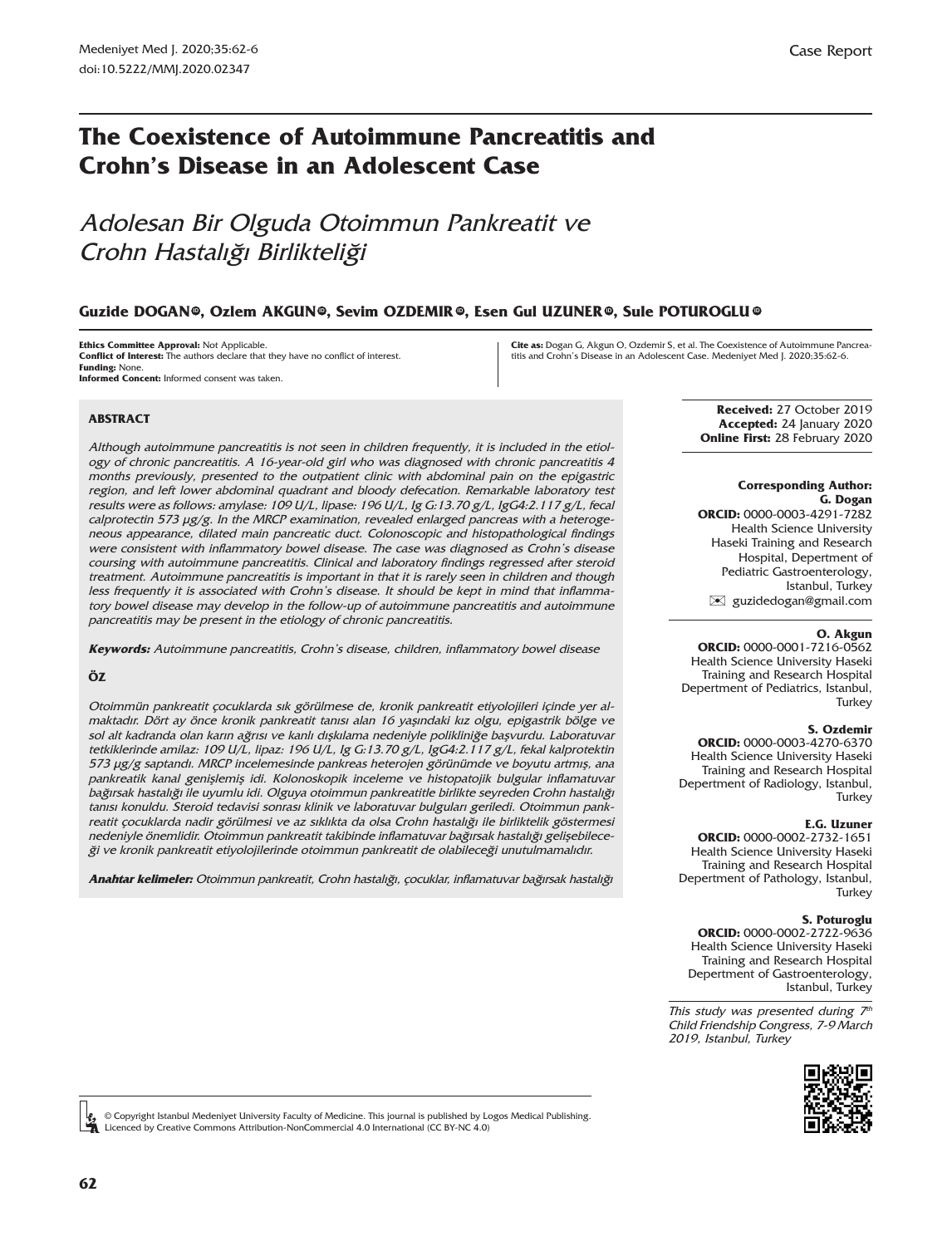## **INTRODUCTION**

Autoimmune pancreatitis (AIP) is a rare chronic autoimmune disease of the pancreas and it is often seen in adults $1-3$ . The literature related to AIP in children is usually reported as case reports and data on its incidence in children are not yet available in the literature<sup>2</sup>. In this article, we report a case of AIP- related chronic pancreatitis, that later received the diagnosis of Crohn's disease (CH).

### **CASE PRESENTATION**

A 16-year-old girl presented with nausea, abdominal pain, bloody diarrhea. She had a history of intermittent low back pain and epigastric pain that was present for about two years. It was learned that the abdominal pain increased in severity with intake of fatty foods and did not awaken her from sleep at night. Four months ago she had abdominal pain and nausea. High amylase and lipase levels were detected (amylase: 66 U/L, lipase: 117 U/L). Magnetic resonance cholangiopancreatography (MRCP) was performed. The pancreas was heterogeneous in appearance and its size was increased and the main pancreatic duct was enlarged. Chronic pancreatitis was diagnosed with these findings. She was referred to our center with complaints of intermittent bloody diarrhea, nausea and abdominal pain in the epigastric region and in the left lower abdominal quadrant for the last three months. Abdominal pain did not regress with defecation. She had bloody diarrhea 2-3 times a day. There was no history of weight loss, malaise, night sweats or drug use. Her family history was unremarkable. The case was hospitalized with preliminary diagnoses of chronic pancreatitis and inflammatory bowel disease (IBD).

Physical examination revealed tenderness in the epigastric region and in the left and right lower quadrant. PE of the anorectal region and other systems was unremarkable. Some laboratory test results were as follows: leukocyte count: 6,700/ mm3 , hemoglobin: 12.4 gr/dL, platelets : 234,000

/mm<sup>3</sup>, CRP: 14.2 mg/L, amylase: 109 U/L, lipase: 196 U/L (N:7-39), aspartate aminotransferase (AST): 27 U/L, alanine aminotransferase (ALT):34 U/L, ESH:20 mm/h, B12: 250 pg/mL, folic acid: 3.44 ng/ml, ferritin: 17 ng/mL, vitamin D: 38 ng/mL, serum immunglobulin (Ig) G:13.70 g/L, Ig A: 2.09 g/L, Ig M: 0.92 g/L, IgG4: 2.117 g/L (N: 0.110-1.570). Other biochemical parameters, cystic fibrosis gene, cationic trypsinogen, trypsin inhibitor gene mutations were normal, viral panel (CMV, rubella, EBV, toxoplasma, hepatitis A,B), ANA, ANCA, ASCA autoantibodies and PPD test were negative. There was large amounts of leukocytes and erythrocytes in the stool sample. Fecal cultures, amoeba antigen and clostridium difficile toxin tests were negative. Fecal calprotectin was high, with 573  $\mu$ g/g (N: <50  $\mu$ g/g).

Abdominal ultrasonographic examination revealed heterogeneity in pancreatic parenchyma, pancreatitis sequelae, cystic formations in pancreas head (9 mm), corpus (22x21 mm) and tail (28x24 mm), dilatation of Wirsung duct at corpus level. Gallbladder and intrahepatic biliary tract were normal. On the magnetic resonance imaging (MRI) and MRCP of the abdomen; the enlarged pancreas was heterogeneous in appearance (Figure 1a). Significant enlargement was detected in the main pancreatic duct. There were cystic formations (sizes 26x18 mm, 27x25 mm) without prominent contrast enhancement in the corpus and tail, and solid septal component (Figure 1b). There was no increase in wall thickness without intraabdominal lymphadenomegaly.

Colonoscopy showed milimetric aphthous ulcers on the ileocecal valve and all along the colon, except the transverse colon. Colonic mucosa was erythematous, friable and edematous except transverse colon. In the rectum, fibrin large-sized coated ulcerated areas were detected. Upper gastrointestinal endoscopy showed the presence of distal esophagitis and antral gastritis. In histopathologic examination transverse colon mucosa was normal (Figure 2a), and in all other areas of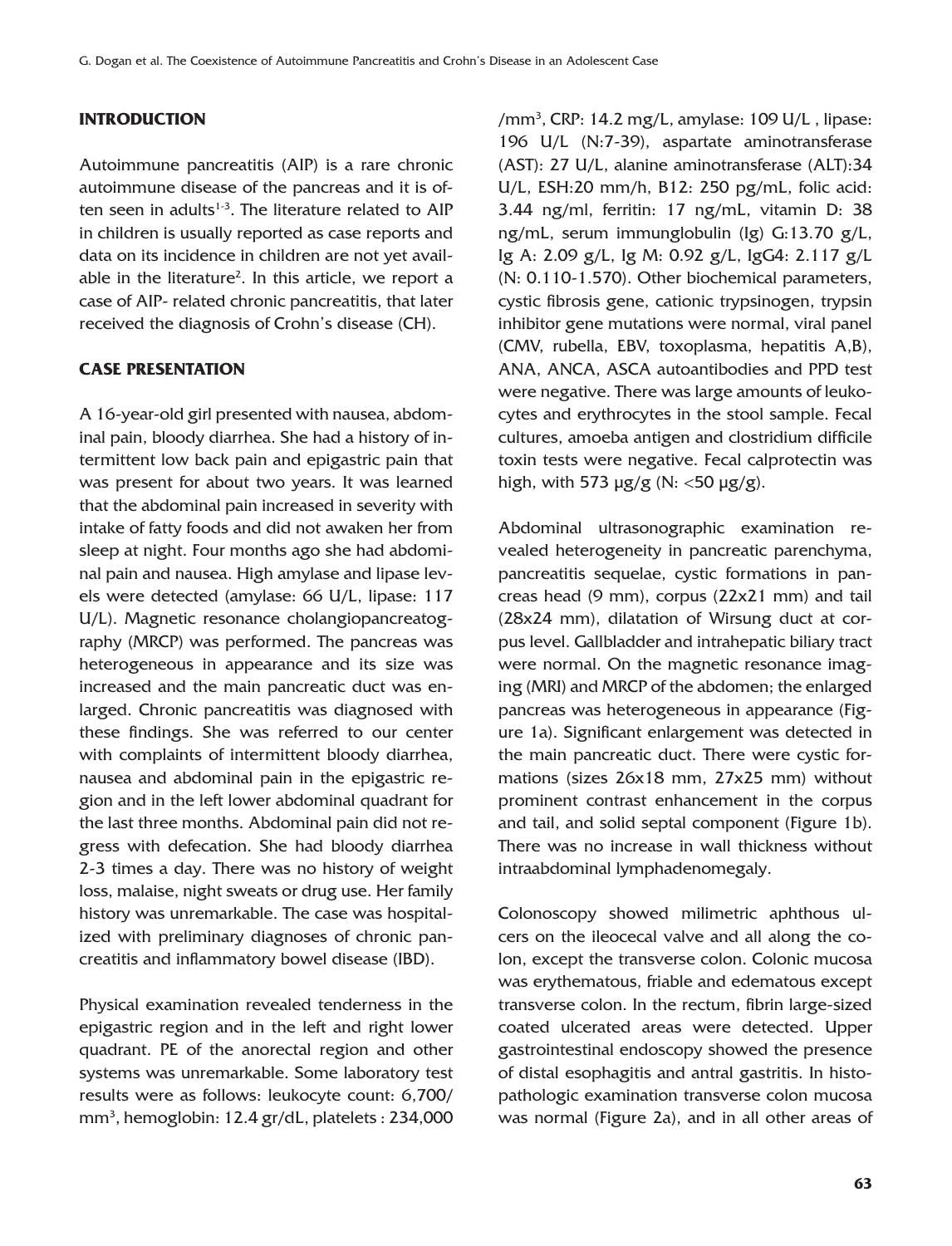







**Figure 1a. Increased size and increase of signal in the axial fat-printed T2A sequence consistent with edema-inflammation at the head of the pancreas. b: Thin-walled cysts with homogeneous, non-septal solid component localized at the tail of the pancreas, shown in axial fat-printed T2A (the largest ones 26x18 mm and 27x25 mm). c: In the coronal plane, the non fat printed T2A sequence is normal, the size of the pancreas head and body is normal, the size increase in the first examination and the T2 signal increase consistent with edema-inflammation are not observed in this examination. Pancreatic duct width is within normal limits. d: Homogeneous cyst, with no septal and solid component, which decreased in size compared to previous examinations (20x13 mm), was observed in the tail of the pancreas in axial non fat printed T2A sequences. The other cysts in the first examination had completely regressed.**

the biopsy specimen cryptitis, crypt distortion, intense mixed inflammatory cells were seen in lamina propria (Figure 2b). The histopathologic examination of the gastroscopic biopsy specimen revealed the presence of chronic esophagitis and H. pylori-negative antral gastritis.

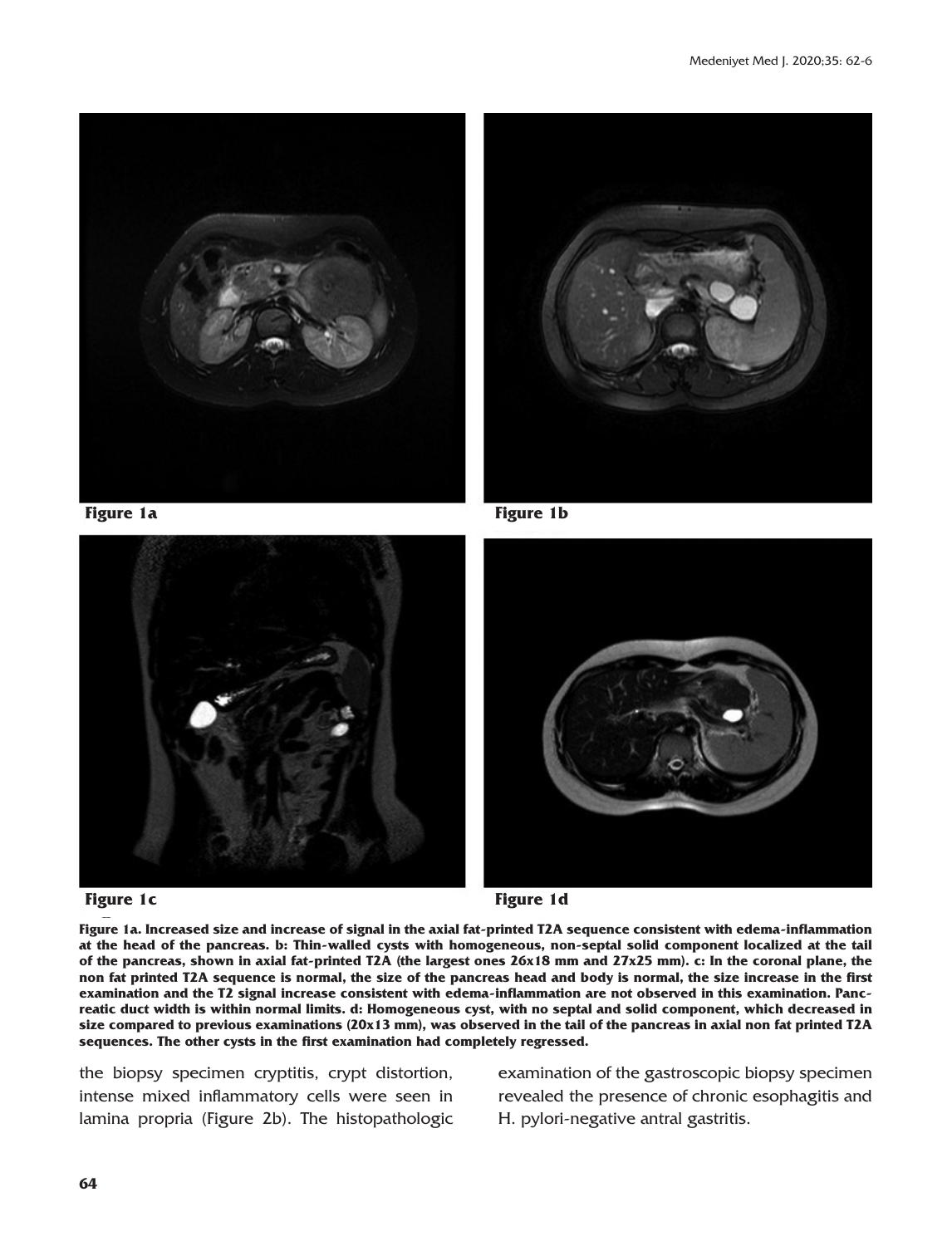

**Figure 2a: Normal transverse colonic mucosa H&EX100. b: Cryptitis, intense mixed inflammatory cells in the lamina propria H&EX400.**

Pancreatic biopsy was quested for the determination of the type of autoimmune pancreatitis; but the parents did not allow the biopsy procedure. The case was diagnosed with AIP accompanied by Crohn's disease because the MRI and MRCP imaging of the abdomen revealed diffuse growth in the head of the pancreas, enlargement of the main pancreatic duct, and pseudocyst formation; amylase, lipase and Ig G4 were high; and there was a coexistence with the histopathological diagnosis of IBD. Intravenous steroid and proton pump inhibitör treatment were initiated. Mesalamine tablets and mesalamine enema treatments were also given for Crohn's disease. On the 14<sup>th</sup> day of the streoid treatment, amylase, lipase and CRP values returned to normal. Three months later, the control MRCP showed that the pancreatic head and corpus dimensions returned to normal, pseudocysts had shrunk (one 20x13 mm) and disappeared (Figure 1c and 1d).

### **DISCUSSION**

Autoimmune pancreatitis is the chronic inflammation of the pancreas. The frequency of all types of chronic pancreatitis ranges between 2% and 6% in adults. It can be seen with symptoms such as mild pain in the epigastric region, obstructive jaundice and loss of appetite. It can also be seen with autoimmune diseases like primary biliary cirrhosis, primary sclerosing cholangitis, IBD, systemic lupus erythematosus, Sjögren's syndrome and retroperitoneal fibrosis<sup>4</sup>.

In 2011, the International Association of Pancreatology published International Consensus Diagnostic Criteria (ICDC) in the diagnosis of autoimmune pancreatitis. Five criteria consisting of imaging, serology, other organ involvement, histology and response to steroid treatment and subgroups as type 1 and type 2 were determined<sup>5,6</sup>. Type 2 is more common in the pediatric and young adult age groups. It is not related to Ig G4, and it is more commonly seen in associattion with IBD7 . Ulcerative colitis (UC) is seen more commonly with AIP. The severity of bowel disease increases the risk of AIP development<sup>8</sup>. The incidence rate of AIP before development of IBD is 20%, while the rate of simultaneous onset of both diseases is 26%, and the rate of AIP after remission of IBD is